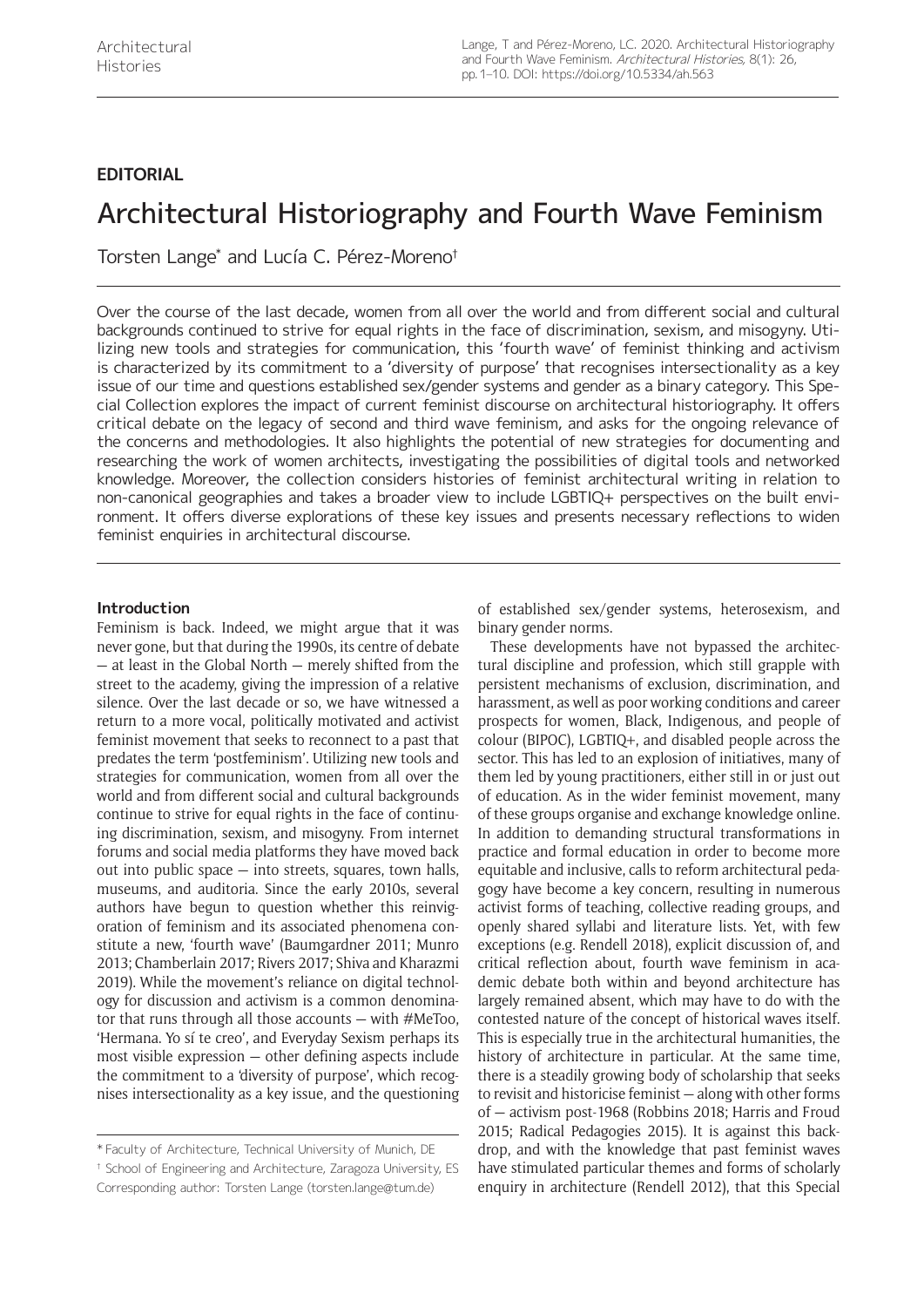Collection asks how the current fourth wave of feminism might inform architectural historiography in the present.

# **Background to This Collection: The Legacy of Second and Third Wave Feminism**

Feminist architectural historiography emerged in parallel with the second wave of feminism in the 1960s and 1970s. At that time, Simone de Beauvoir's *Le Deuxième Sexe* (1949) had a huge impact, laying the foundations of the sexgender dualism around which feminist thinking evolved. In the following decades, a complex understanding of gender as culturally constructed and performed was produced in several fields, such as social science and humanities, which settled the concept of gender as a 'useful category for historical analysis' (Scott 1986; Butler 1990). Thus, the entry of gender as an analytical category for architectural history was crucial and presented a number of complexities and resulted in a wide range of positions.

One important project that the first generation of feminist architects and historians of architecture pursued was to include the contribution of women within or alongside the canonical histories of architecture (men writing about male architects' great buildings). This so-called 'herstory' approach sought to uncover and document the lives and work of a first generation of female architects who received formal training in the discipline. Often referred to as 'pioneers', these mostly privileged women were able to challenge the gender norms and expectations of their respective societal contexts and earn a degree. The first wave of 'herstory' mainly emerged out of English-speaking countries; that is, the United States (Cole 1973; Torre 1977; Wright 1977) and the United Kingdom (Walker 1984, 1989). Over the course of the following decades, scholars from Canada (Adams and Tancred 2000) and Australia (Willis and Browyn 2001) followed a similar path, critically assessing, however, the work of their predecessors. A common criticism was the victimisation that had underpinned those first studies (Adams and Tancred 2000: 11). The recovery of the biographies of 'pioneer women' often also entailed an analysis of the mechanisms of discrimination and exclusion these women suffered, rendering them as problematic and as a minority (Willis 1998: 57). Those conditions provided explanations for the small number of women architects and their limited contributions to the discipline. The search for female 'pioneers' also achieved success in uncovering the biographies and practice of the first generation of women architects during the early modernist period — a line of research that prevails until today. In this case, it is mainly the female companions or relatives of leading figures of the modernist movement (Espegel 2006, 2017) who have been the subject of numerous studies. Examples include, among others, the monographs on Lilly Reich (McQuaid 1996), Charlotte Perriand (Vedrenne 2005; Barsac 2014) and Sibyl Moholy-Nagy (Heynen 2019). These are crucial studies, but, at the same time, they also exemplify how the patriarchal hetero-normative system works, since women are presented as victims of the society, as Julie Willis, Annmarie Adams, and Peta Tancred denounced, and as dependents of male (genius) modern architects.

The second important approach that scholars of the first generation pursued was to develop feminist critiques of the built environment. Thus, the recovery of historical evidence about women was accompanied by a 'concomitant deconstruction of the discourses and practices of canonical art history itself' (Pollock 1988: 55). In this sense, a reconsideration of the contribution of women without formal architectural education to the production of the built environment became a line of research undertaken to dismantle the dominant association of architecture and the built environment with masculinity. Among the milestone publications in this group is *The Grand Domestic Revolution* (Hayden 1981), which, in presenting the proposals and speculative designs of nineteenth- and early twentieth-century material feminists, showcased how women sought to exert influence over the design of their environment long before the graduation of the first female architect. This line of research found resonances in the scathing criticism of modern planning developed in *The Death and Life of Great American Cities* (Jacobs 1961). As such, architectural historians, practitioners, and urban planners began to debate the segregation and inequalities that the modern functionalist legacy had generated in many Western cities (Hayden 1980). This subsequently paved the way for a large quantity of critical analyses of the sexist dimension of urban planning and design that exposed how the latter (literally) cemented gender roles and aided their reproduction  $-$  in other words, how the man-made environment served the patriarchal system (Moser 1993; Fainstein and Servon 2005; Sánchez de Madariaga and Roberts 2013).

At the same time as these two main lines of research were developed, other critiques within feminist theory and activism began to emerge. The category 'woman' was questioned (Radical-Lesbians 1970; Wittig 1980) and the concepts of difference (Lorde, 1984) and intersectionality (Crenshaw, 1989) appeared as key categories for gender studies. Likewise, feminist political texts, such us *The Sexual Contract* (Pateman 1988) and *The Disorder of Women* (Pateman 1989), highlighted the burden that the separation between public and private sphere imposed on women, and how this hindered their emancipation. A growing body of work began to address, in addition to gender, other axes of oppression such as class, age, ethnicity, and sexuality that destabilized the sex/gender dualism and fixed gender categories (Rubin 1984). Thus, the notions of universal womanhood and collective identity that defined second wave feminism were increasingly questioned over the course of the 1980s under the influence of postcolonial, poststructuralist/Deconstructivist, and postmodern theory. Consequently, feminism's third wave was defined by the destabilisation of concepts like body/embodiment, sexuality, and heteronormativity.

The traditional thinking that placed women in the private sphere and men in the public sphere gave rise to diverse reflections in architectural history in which the dualism of private/public (domestic/urban) persisted as the dominant historiographical approach in relevant works. Linked to Jane Jacobs' and Dolores Hayden's ideas, some feminists focused their attention on questions of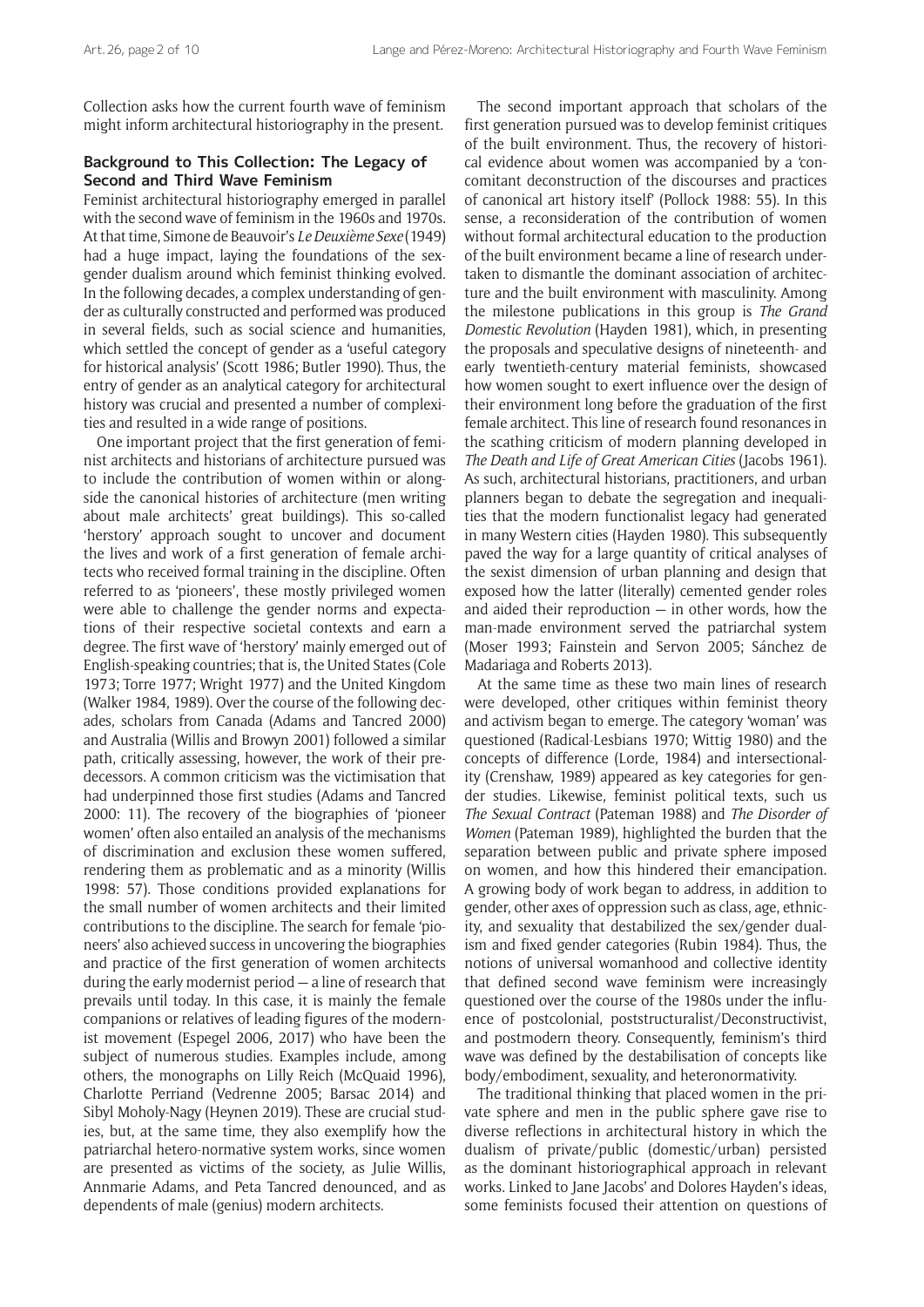social justice and the structural discrimination and stigmatization experienced by many residents of deprived neighbourhoods. They denounced the diverse and intersecting vectors of discrimination that architects and urban planners, as designers of public space, have inflicted upon women and racialised communities (Weisman 1992; Anthony 2001). Other texts interrogated the multiple relationships among politics, taste, and housing design (Sparke 1995), and between private space and architecture, proposing critical rereadings of the *finde-siècle* concept of domesticity as well as new explorations of the gendered contradictions caused by modern housing as the 'proper' place for women (Friedman 1998; Martin and Sparke 2003; Heynen and Baydar 2005; Sugg Ryan 2018). At the same time, drawing from the insights of third wave feminism and queer theory's critique of binary and heteronormative definitions of gender (Fausto-Sterling 2000), other discourses shifted the focus of feminist architectural history to explore relations between sexuality and space (Colomina 1992). Around the mid-1990s, in the wake of the HIV/AIDS epidemic and the resulting politicization of lesbian and gay architects, the concept of 'queer space' emerged across a range of interdisciplinary works that were often produced at the intersection of art and architecture (Reed 1996; Sanders 1996; Urbach 1996; Betsky 1995; Robbins 1994).

#### **Overview over the Contributions to This Collection**

This Special Collection explores the impact of current feminist activism and discourse on architectural historiography. It also offers a critical assessment of the legacy of second and third wave feminisms, and asks for the ongoing relevance of their concerns and methodologies. With its five contributions, this collection cannot, and does not, claim to offer an overview over how feminism's fourth wave manifests in the writing of architectural history in the present. Much like other scholars before us, we struggle 'to document the contemporary of activism as it unfolds', to capture a complex and diverse movement in its state of flux and ongoing evolution (Chamberlain 2017: 14). And yet, as editors of this collection, we do feel the need to respond to this present moment, embracing rather than denying its uncertain, unfinished, and openended character. This being said, each article reflects key concerns within fourth wave feminism. Taken together, they provide an imprint, however imperfect, of current feminist debates on architectural historical scholarship.

Lori Brown and Karen Burns' article 'Telling Transnational Histories of Women in Architecture, 1960–2015' offers a meta-reflection on the process of researching, writing and editing their forthcoming *Bloomsbury Global Encyclopaedia of Women in Architecture*. On the basis of this extensive work — truly global in scope and intersectional in its approach, assembling well above 1,000 entries — the authors raise critical questions regarding geography, gender and feminist histories, the geopolitics of representation, and architectural knowledge production, as well as 'the recent biographic turn' in architecture. Brown and Burns not only emphasise how scholarly work on the *Encyclopaedia* was driven by a politics that

challenges especially white feminists from the Global North to acquire 'transnational literacy' (Spivak 1993: 269); they also stress the potential of such global endeavours to 'question the periodisation, geography, and analytic terms used to frame histories of women's struggles in the discipline of architecture' by illuminating 'divergences, differences, and contests between women, feminism, and women's rights.' Their article highlights an important paradox which projects like the *Encyclopaedia* both seek to address and counteract: while the careers of women architects in the postwar era were defined by transnational mobility, reflecting the profession's increasing globalisation more broadly, there remains significant unevenness in terms of the visibility of women from the Global South and the former socialist world in architectural histories. If, in the 1980s, historians like Judith Allen spoke of general 'silences' in the evidence — archival records, in particular — that scholarship urgently needed to address, it seems as though the proliferation of archives of women architects in the northern hemisphere, and easier access to these collections through digital means, is not matched elsewhere (Allen 1986; Hunter 2017). Brown and Burns' work participates in current efforts to work from difference and establish new assemblages that connect the local and the global by employing collective, distributed, and networked modes of knowledge production. As mentioned above, the emergence of fourth wave feminism is frequently connected to the digital age, its tools of communication and online platforms for social organising, and the authors stress how these tools have facilitated the collaborative production process by which work is distributed among area editors who are well connected to local authors.

The dominance of particularly North American and British accounts within feminist scholarship in architecture, which Brown and Burns criticise, is also taken up by Rixt Hoekstra in her contribution 'Second-Wave Feminism in Dutch Universities: Revisiting the Work of Feminist Scholars and Its Consequences for Dutch Architectural History'. Where the former suggest complementing, or counteracting, the dominance of biographies of (established/canonised) Western women architects with numerous biographical accounts that are grounded in their respective local, national, and wider global contexts, Hoekstra focuses on excavating one particular microhistorical episode, charting the emergence of feminist studies in architecture in the Netherlands through the lives and work of six key protagonists. She reveals local specificities regarding the different trajectories of second wave feminism as it entered Europe and the Dutch-speaking countries, shedding light, for example, on its delayed impact. Hoekstra situates the interdisciplinary research, writing, and exhibition work developed by art historians Wies van Moorsel (b. 1935), Ellen van Kessel (b. 1956), Marga Kuperus (b. 1953), and Heidi de Mare (b. 1956), the cultural anthropologist Irene Cieraad (b. 1952), as well as the architect Anna Vos (b. 1952) at the intersection of grassroots activism and academia in the gradual process of the institutionalisation of women's and gender studies. Through a close study of published sources and archive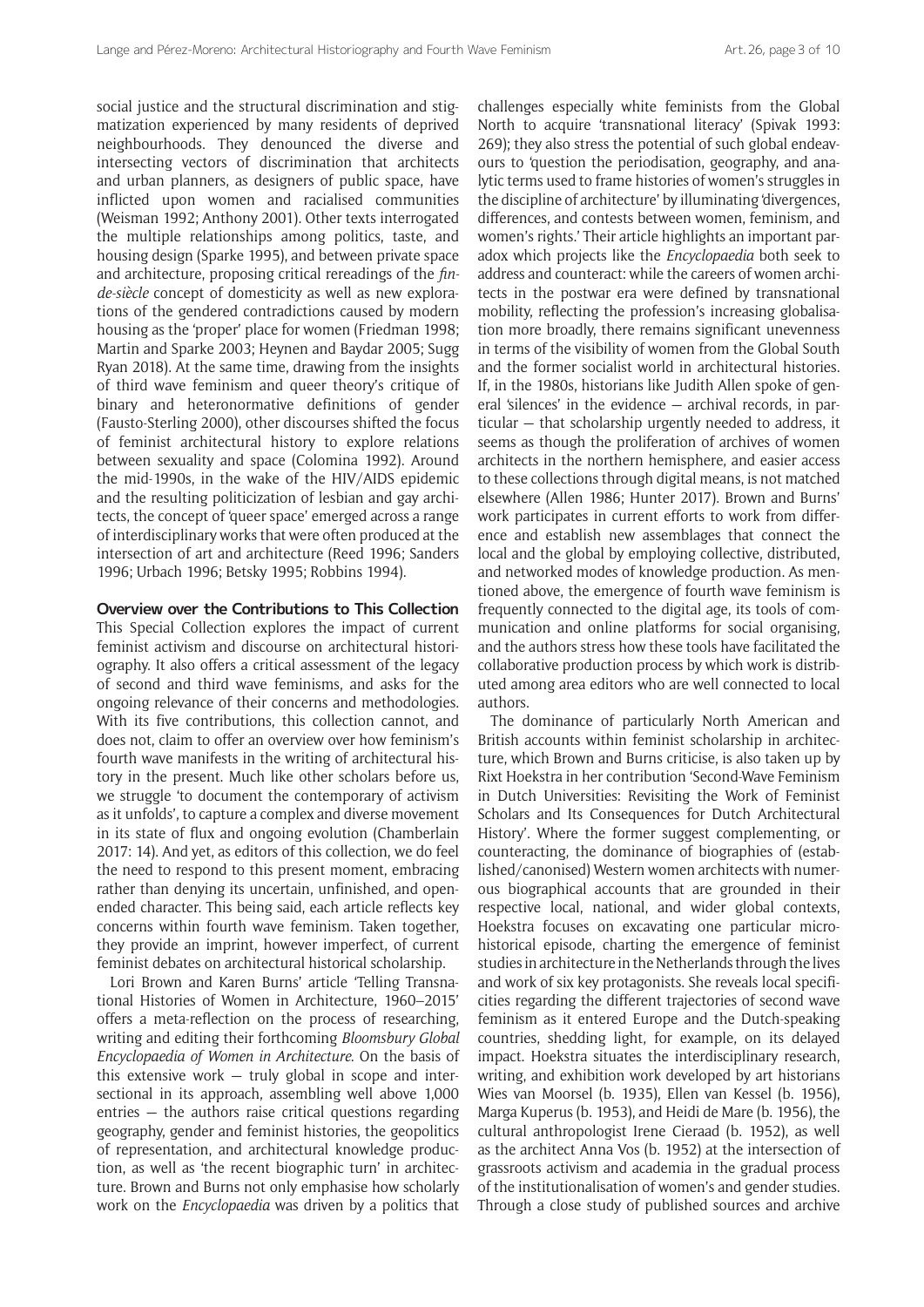documents, Hoekstra shows that these scholars developed two strands of investigation that remain relevant to this day: gendered analyses of privacy and domesticity and the 'herstory' mode of writing women into the canon of architectural history. Oral histories provide additional accounts that embody history. Hoekstra's article thus speaks to the notion of feminist timekeeping and 'affective temporality', as developed by Prudence Chamberlain (2016, 2017) in her recent framing of fourth wave feminism. Drawing on both Sara Ahmed and Ann Cvetkovich, Chamberlain argues that 'the present of feminism is irrevocably tied to the past that constitutes it, the future that sustains it, and this sense of hopefulness for its own demise' (2016: 460). Yet, she continues, the ties that connect past and present cannot be grasped through causality, but rather through the 'affective charge of investment', so that 'feminism creates a haptic temporality, with past, present and future all touching upon one another' (Chamberlain 2016: 460). In the meetings and conversations among people who embody different 'generations' of feminists, this affective and haptic temporality becomes palpable.

Kirsty Volz's contribution, 'Reconsidering "Minor" Archives: The Case of Australian Architect Nell McCredie', assumes the relevance of analysing the work of early women architects. However, her work reflects on the need for creating new frameworks to analyse the work of those women, even more when their professional careers were developed in non-canonical (or 'major') geographies. The case of Nell McCredie is an example of the difficulties in assessing the work of a female architect, one who worked in Australia in the 1920s and the 1930s and who designed houses in a suburban area of the peripheral city of Brisbane. McCredie's work can be scarcely defined within traditional frameworks. Volz gets back to Gilles Deleuze and Felix Guattari's (1986) understanding of the 'minor', and, as such, she is committed to deconstruct dualist modern narratives that present a selection of buildings — designed by male privileged architects and described as 'major' or 'great' buildings — as 'significant' for architecture's history, in opposition to all the rest of architectural works that are considered 'insignificant' in canonical narratives. In doing so, she discusses the approaches to 'minor architectures' previously offered by architecture theorists and historians such as Joan Ockman (1990; 1997), Jennifer Bloomer (1995), Hugh Crawford (2010), Karen Burns (2013), and Jill Stoner (2012), where the 'minor' is not presented as opposed to the 'major' but as intertwined with it. Volz's text addresses the historiographical potential of shifting the discussion from a dichotomous relationship (major/minor dualism) to one of interdependence (major and minor). Thus, the 'minor' becomes a significant category for feminist architectural history that, following Stoner's ideas, also enclosed a critique to the neoliberal system of which the architecture profession is currently a part.

Menna Agha's contribution to this collection, titled 'Emotional Capital and the Other Ontologies of the Architect', tells the story of Nubian displacement villages in Egypt and their environments through the lens of oral testimonies about three Nubian women who are members of the author's family, and who partook in the process of rebuilding their settlement villages between the 1960s and 1980s. In her account of placemaking, written from within the Nubian society where there is societal appreciation of emotional contributions, Agha thus challenges common Western understandings of architecture by positing emotional labour as a foundational framework for spatial production. She engages with recent feminist scholarship that has reconceptualised Pierre Bourdieu's notion of capital to include 'emotional capital'. On the basis of ancestral narratives obtained through encounters with her kin, she examines those actors in placemaking who are invisible to develop an expanded understanding of the figure of the architect. This leads her to an 'other' ontology of placemaking and placemakers — one that expands the possibilities of attribution, involvement, and performance in contemporary practice, and recognises the emotional labourer as an architect. Speaking not only to ecofeminist concerns which permeate fourth wave feminism through its story of resource exploitation and displacement, this article importantly also engages with what Ahmed has called 'feminist ethics of otherness' (1998: 63). Both in her fieldwork and its presentation in the article, Agha practices the kind of 'specific engagement' that avoids speaking for an-other, but instead proceeds through the translation of speech between individuals who recognise their differential positioning in the world (Ahmed 1998: 57, 63–64). Agha's ethnographically informed architectural history of (re-)building communities within matripotent societies in mid- to late 20th-century southern Egypt therefore not only allows us to question gendered, taken for granted, notions of the architect as intellectual worker. It also presents us with a model for feminist scholarship — and activism — that builds on the notion of 'strategic essentialism', first proposed by Gayatri Spivak in the mid-1980s, and since developed by Ahmed and other intersectional and queer feminist thinkers of the fourth wave (Marinucci 2016; Ahmed 1998; Spivak 1996).

The inclusion in this collection of the last essay, 'Queering California Modernism: Architectural Figurations and Media Exposure of Gay Domesticity in the Roosevelt Era', by José Parra-Martínez, María-Elia Gutiérrez-Mozo, and Ana-Covadonga Gilsanz-Díaz, is rooted precisely in such an expanded understanding of strategic essentialism, as developed in Mimi Marinucci's *Feminism is Queer* (2016: 144). Some readers may question why an issue on feminism and architectural historiography should contain an article that investigates three California modernist houses designed and built for wealthy, white, gay male patrons by two male architects at the end of the 1930s. Marinucci reminds us that there is an 'implicit connection between queer theory and feminist theory' — and to some degree also practice — only made more explicit through the term queer feminism (2016: 139). At the heart of this connection is a solidarity that is 'born of a deep understanding that the oppression of women and the suppression of lesbian, gay, bisexual, and transgender existence are deeply intertwined'. If, as Marinucci notes, queer feminism's potential is to 'direct increased attention toward sexuality in the context of feminist theory', while, at the same time, giving 'increased attention to gender in the context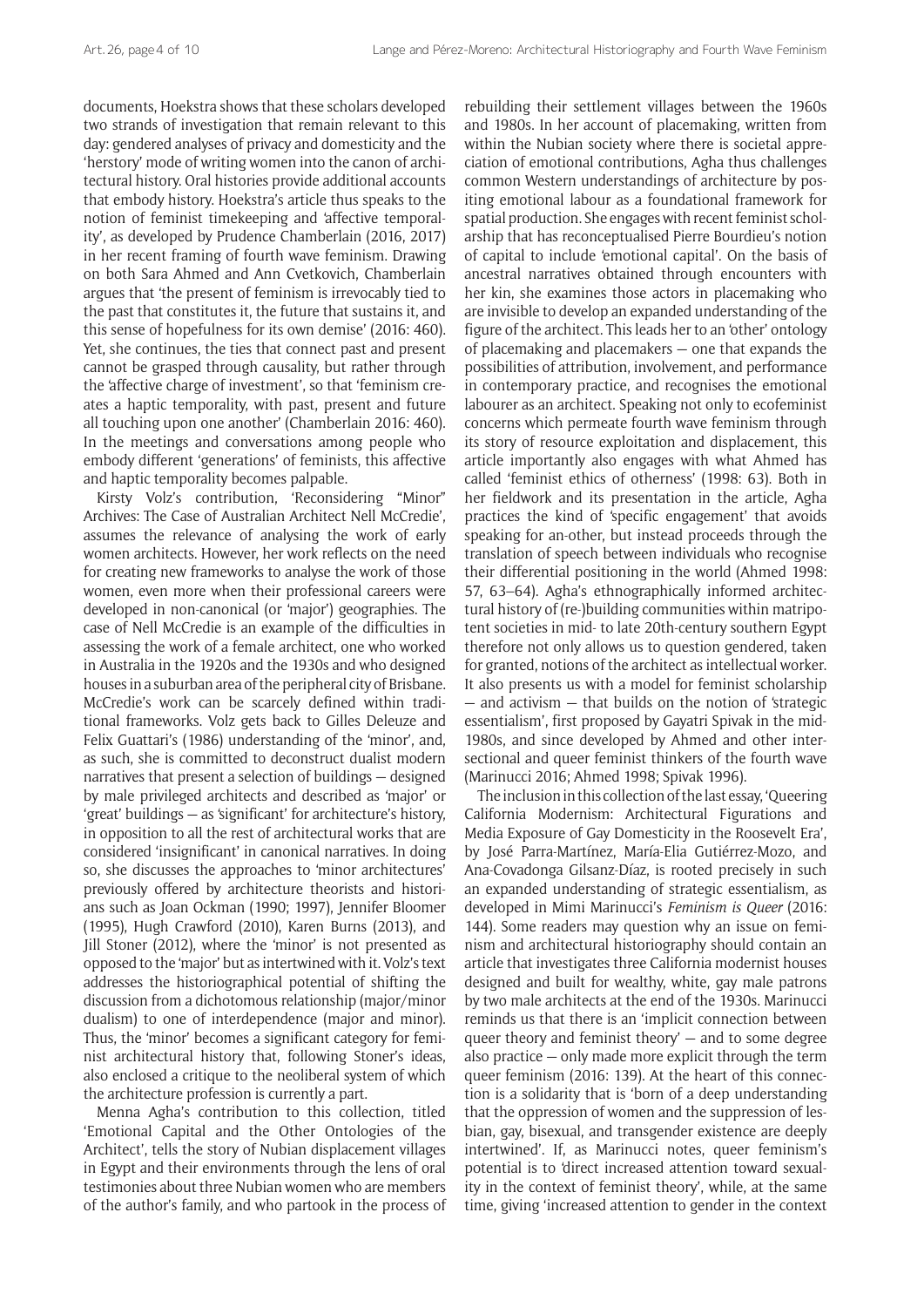of queer theory' (2016: 140), this becomes most palpable in the article's critical analysis of the particular type of domesticity developed in the three modernist 'bachelor' houses along the intersection of sex/gender: on the one hand, the design of privacy to shield their clients' intimate, sexual lives, coupled, on the other, with the houses' great publicity and their owners' public performance of masculinity as a screen to uphold the appearance of a normative heterosexuality during a period of intense homophobia. The article not only mobilises, and expands, historical and theoretical approaches championed by third wave feminist scholars such as Eve Sedgwick's reading of the closet (1990), Beatriz Colomina's work on privacy and publicity (1996), and Alice T. Friedman's analyses of patronage (1998), but also brings these into productive conversation with the work of contemporary queer feminist scholars such as Ahmed (2006) and Katarina Bonnevier (2005). As editors of this collection, we recognise queer feminism as absolutely integral to this current fourth wave moment — just as critical debates concerning race, social class (including recognition of the increasingly global division of labour), and disability occupy a central place since the principle of intersectionality became key to feminist theory and practice today.

Many of these concerns are also reflected in the review article that accompanies this special collection. Andrea Merrett reviews Doris Cole's pioneering book *From Tipi to Skyscraper: A History of Women in Architecture* (1973) and points out that it can be seen as a form of activism. Although Cole's book was not polemical at the time, as a social history of women's engagement with the built environment it challenged the canonical monographs that present the male architect as 'genius' — a male hero-figure considered the sole creator of his oeuvre. A leap to the present brings us to Ines Toscano's review. She analyses three feminist websites as places of current activism: the Spanish-speaking blog *Un día, Una arquitecta* [One Day, One Female Architect] (Moisset 2015), the media contributions of the Portuguese-speaking group *Arquitetas (in)visíveis* [Invisible Female Architects] (Cascelli 2014), and the academic website *Pioneer Women of American Architecture* (McLeod and Rosner 2014). She discusses how the power of digitalization can break frontiers and globalize feminist activism. The third contribution explores recent research on queer feminism. Olivier Vallerand reviews Elizabeth Otto's book *Haunted Bauhaus: Occult Spirituality, Gender Fluidity, Queer Identities, and Radical Politics* (2019), an engaging approach to this fundament pioneer school of art and architecture where spirituality, politics, gender, and sexuality are brought together in a completely new light to explore the political and social experiments and relationships obscured by traditional major narratives that centred they attention on the design and art output of the school.

In summary, the collection highlights the potential of new strategies for documenting and researching the work of women architects, investigating the possibilities of digital tools and networked knowledge. Moreover, the collection considers histories of feminist architectural writing in relation to non-canonical geographies and takes a broader view to include LGBTIQ+ perspectives on the built environment. It offers diverse explorations of these key issues and presents necessary reflections to widen feminist enquiries within architectural discourse.

**Further Discussion: Present and Future Directions** Feminism is back — still more remains to be said and done. In this last section of the editorial we thus want to sketch out a series of current and open routes of investigation that stretch from the place of feminism and gender in pedagogy and the academy to the ongoing project of building archives; the development of an expanded concept of practice; a further activation of the 'margins'; critical attention to, as well as the de-centring of, historical constructions of subjectivity and the body entwined with normative conceptions of architecture, giving space to other forms of embodiment and the more than human; and the urgent need for speculative and performative histories that seek to intervene in the present and future.

Beginning with the place where debate appears to be most lively at the moment: In and outside of classrooms and studio spaces at architecture schools around the world, collectives of young female architects — often supported by their male peers  $-$  are not only asking questions about the silences, gaps, omissions, and blind spots in curricula, but also demanding a critical assessment and reorientation of architectural education, and by extension, architectural practice, towards more socially and environmentally sustainable, equitable, and inclusive futures. It is they who embody this current fourth wave, first and foremost, and who are at the forefront of driving change. As for the first of the two points above, sources such as the *Encyclopedia* introduced by Burns and Brown in this collection, but also surveys like the recently published *Breaking Ground* (Hall 2019), whose visual quality will appeal to wider audiences not least in practice, are important correctives here. As the architectural history survey continues to be the principal mode of instruction at the degree level — and which, for those who move into practice, presents the only point of contact with the past — the question remains how the extensive body of feminist scholarship can find its way into these introductory level courses, which are frequently pressed to convey knowledge of a vast number of buildings across ever-expanding geographies in an extremely short time. Here not only the question of the textbook, and with it the canon and women's inclusion into both, comes up, but also how well-established, canonical examples can be critically reread, interrogating what is typically left out of the picture in established historiographies of 'landmark' buildings (Textbook Women 2019).

Beyond the academy, and mirroring the foundational role of technology in this current fourth wave, blogs, social media, and digital platforms that link collectives and individuals are a second key forum for debate. Their role in relation to existing historiography and the ongoing production of architectural history needs to be understood as both generative, in the sense that many projects are now 'born digital' (Hall 2020), as well as offering opportunities for a wider dissemination of knowledge beyond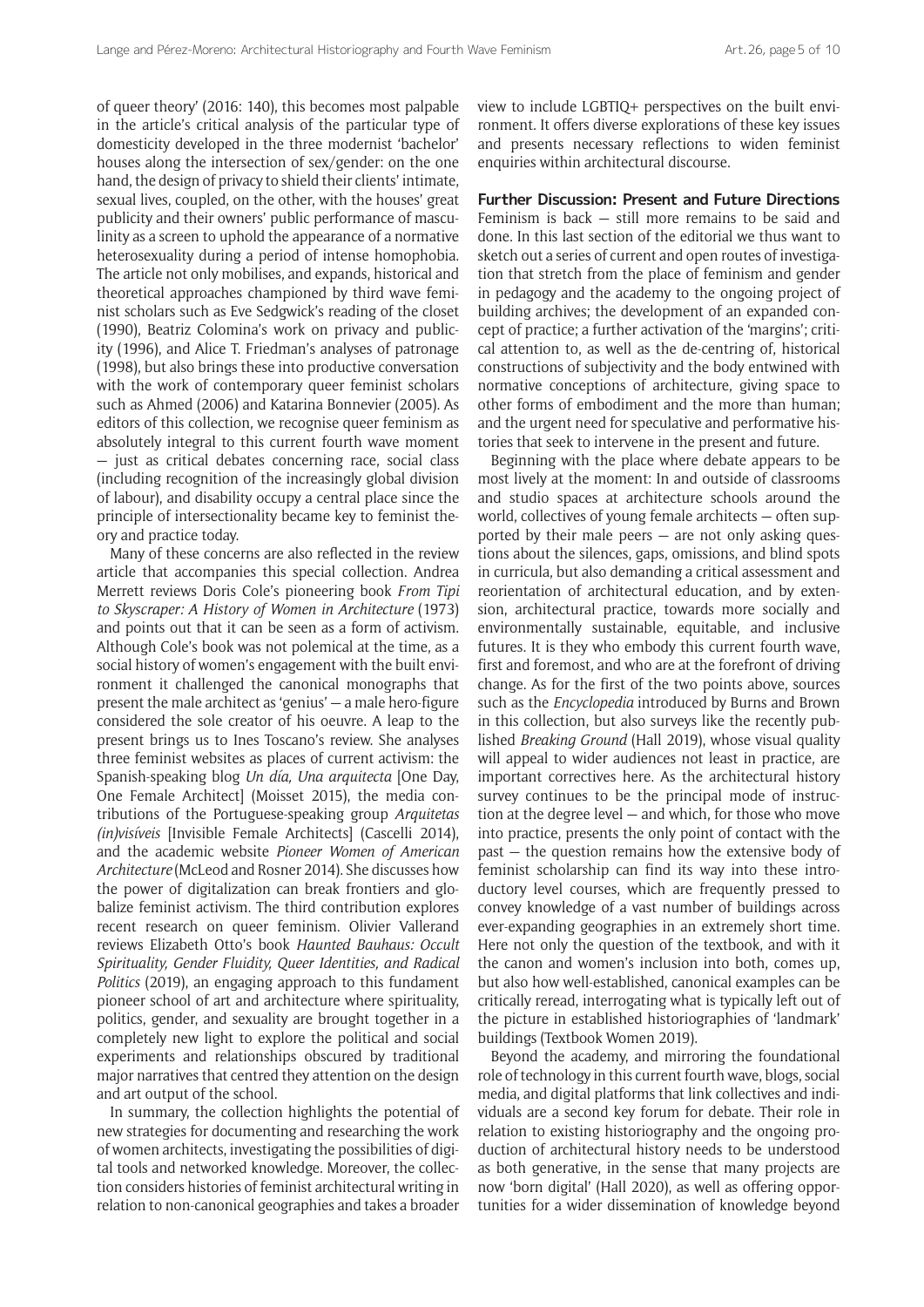conventional media such as books, journals, and exhibitions. Many of the questions addressed by these networks, from the lack of representation of Black, Indigenous, and people of colour [BIPOC] (Blackfemarc 2019) to conditions of work and deep-rooted sexist bias in architectural culture, both inform and resonate with ongoing scholarly inquiry. For specific locally grounded projects such as 'W@arch.pt' (Pedrosa 2020) in Portugal and 'MuWo' in Spain (Pérez-Moreno 2020) that are often funded through grants in response to the UN's Sustainable Development Goals, SDG 5 'Gender Equality' in particular, these networks not only provide channels through which scholars can speak and collaborate with each other but also act as global amplifiers, transmitting the knowledge produced in these contexts to the traditional centres of discourse. It needs to be stressed here again, that, as in other areas of architectural historical scholarship, research in these different places follows its own rhythms. While the continued dominance and heightened visibility afforded to English-language scholarly output creates the impression  $-$  perhaps illusion  $-$  of a homogenous field marching in a similar direction, research in areas like Southern Europe tends to follow well-established lines of enquiry around female pioneers, for instance.

Biography continues to play a central role in many of these projects and their highly networked and distributed mode of scholarship. Yet, beyond merely increasing the visibility of women, BIPOC, and LGBTIQ+ architects, this new scholarship continues to challenge historiographical conventions around (single) authorship and disciplinary practice, championing alternative narratives that place their actors into expanded networks of influence, and that emphasise collective forms of work outside of the model of private practice (Bihlmaier, Frey, and Perotti 2017). This includes situated enquiries of the drastically different political, socio-economic, and cultural contexts that have created distinctive conditions for, and experiences of, practice for women in geographies such as Russia, Eastern Europe, and the wider socialist world (Pepchinski and Simon 2017), or the Iberian Peninsula under Salazar's and Franco's regimes (Pérez-Moreno and Pedrosa 2020). These enquiries challenge universal models of the 'woman architect' along with the universal notion of modernity. In addition to that, informed by the ongoing study of the profession in the 20th century (Darling and Walker 2017; Pepchinski et al. 2017; Stead 2014), scholars such as Isabelle Doucet and Meike Schalk are investigating how corporate and bureaucratic practices in the post-war era have often provided alternative avenues of work for the steadily growing number of women graduates in architecture. Seen together with the disheartening results of recent quantitative and qualitative social studies of women in the industry by the Architects' Council of Europe (2018), *The Architects' Journal* in the UK (Mark 2014; Tether 2020), or the Australian Parlour Project (2018), this work holds up a mirror to the profession, highlighting how, especially within private practice, inequality, discrimination, and precariousness persist, leading to the exclusion of women and others (Brown et al. 2016; Tauke, Smith and Davis 2015).

However, while certainly shocking and deeply embarrassing in today's context, stories of exclusion and marginality (Siddiqi and Lee 2019) can also become productive sites for historical scholarship themselves — for example, by following the paths of figures who have either been cast out of mainstream practice or who deliberately chose to practice on the fringes or even outside of the profession. New work in women's history and gender studies, particularly that of Black and queer scholars such as Saidiya Hartmann's *Wayward Lives, Beautiful Experiments* (2019) or Jack Halberstam's work on failure (2011), may inspire scholarship on resistant, oppositional, and activist practices (Hochhäusl 2019). Included here is, of course, the entire  $-$  and still largely dormant  $-$  project of revisiting and historicising radical feminist practices since the 1970s in countries like the US, the UK, and beyond (Merrett 2020; Boys and Dwyer 2017). All of the above-mentioned approaches engage in the important work of expanding the archive of a feminist architectural historiography.

The work of dissecting normative constructs that are deeply entwined with architecture, which, in some ways, may be traced back to the critical reading groups of feminists in the 1970s and 1980s, the interrogation of the power-knowledge nexus, and its becoming material in architecture — or 'knowing-making' as Aimi Hamraie  $(2017)$  calls it  $-$  forms another incredibly rich and productive area of current interdisciplinary scholarship at the intersection of gender and queer studies, critical race theory, and disability studies. This entails the historical study of the production of modern subjectivities and bodies through architecture in dialogue with both the natural sciences (biology and medicine, in particular) and cultural representations — asking how the constructions of gender, sexuality, race, ability, etc. have been spatially and materially constituted (Davis 2019; Park 2018; Hamraie 2017; Preciado 2018; Preciado 2014). Revisiting these historical constructs in their profoundly intertwined relationship with architecture and the built environment, particularly from the perspective of contemporary nonnormative, non-binary, trans and other identities and forms of embodiment, also encourages us to un-think and un-build these discriminatory, exclusionary, and literally disabling structures in the effort to build more inclusive and liveable futures for human and more-thanhuman relations (Halberstam 2018; Crawford 2015). This last point, perhaps more than any other, stresses that the work of feminist architectural history in the fourth wave, or whatever we may want to call this current moment, also has to be speculative — directed at a future that ultimately anticipates feminism's own redundancy (Rendell 2018; Rendell 2012). For it is this 'futurity', to borrow from the queer scholar José Esteban Muñoz (2009), the hope for equality and justice for all, that connects feminism across all its waves.

## **Authors' Note**

In this editorial we have stressed the collective and networked character of fourth wave feminism. As editors of this special collection, we thus want to acknowledge, and express our gratitude to, the extensive network of people we were in conversation with over the past two years. We would like to thank Claire Jamieson, who has been involved in the early stages of this collection's develop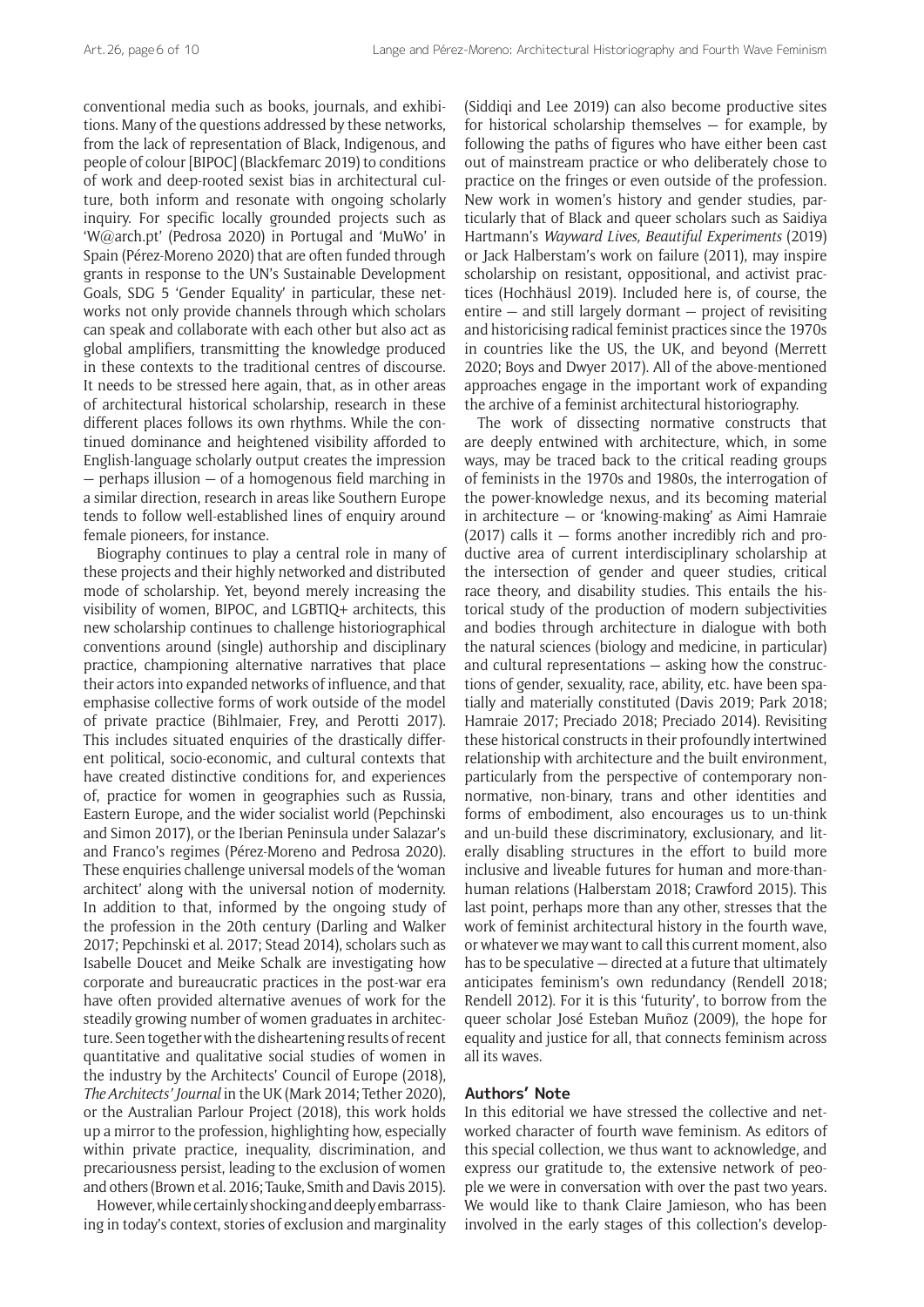ment; Petra Brouwer, who has overseen its production as *Architectural Histories*' editor-in-chief; Wouter van Acker for his work on the reviews; and Lenore Hietkamp, for her excellent copyediting work. In addition to the authors, we are grateful to the peer reviewers whose feedback and advice on the contributions included here has been invaluable. Beyond this narrower circle of people, there are numerous groups and individuals to whom we as editors feel indebted: among others, the Parity Group at ETH Zurich, especially Charlotte Malterre-Barthes and Gabrielle Schaad; colleagues from the working group Equality, Diversity and Inclusion of the BauHow5 Alliance, including Isabelle Doucet, Peg Rawes, Meike Schalk and Amy Thomas; members of the EAHN special interest group Women and Gender in Architecture and Design; members of the Equality Chair at Zaragoza University; as well as feminist philosophers Elvira Burgos and Victoria Pérez Royo, whose classes have been absolutely vital to this outcome. Our thanks go to all of them.

This research has been funded by the Ministry of Science and Innovation of the Government of Spain (Grant Code: PGC2018-095905-A-I00).

#### **Competing Interests**

The authors have no competing interests to declare.

#### **References**

- **Adams, A** and **Tancred, P.** 2000. *Designing Women: Gender and the Architectural Profession*. Toronto, Buffalo, London: University of Toronto Press Incorporated. DOI: <https://doi.org/10.3138/9781442673847>
- **Ahmed, S.** 1998. *Differences That Matter: Feminist Theory and Postmodernism*. Cambridge: Cambridge University Press.
- **Ahmed, S.** 2006. *Queer Phenomenology: Orientations, Objects, Others*. Durham, NC: Duke University Press
- **Allen, J.** 1986. Evidence and Silence: Feminism and the Limits of History. In: Pateman, C and Grosz, E (eds.), *Feminist Challenges: Social and Political Theory*. London: Routledge. pp. 173–189.
- **Anthony, KH.** 2001. *Designing for Diversity. Gender, Race and Ethnicity in the Architectural Profession*. Urbana, Chicago: University of Illinois Press.
- **Barsac, J.** 2014. *Charlotte Perriand: Complete Works*. Paris: Archives Charlotte Perriand; Zurich: Scheidegger & Spiess.
- **Baumgardner, J.** 2011. *F 'Em!: Goo Goo, Gaga, and Some Thoughts on Balls*. Berkeley, CA: Seal Press.
- **Betsky, A.** 1995. *Building Sex: Men, Women, Architecture, and the Construction of Sexuality*. New York: William Morrow and Co.
- **Bihlmaier, H, Frey, K** and **Perotti, E.** 2017. Leben, Lernen und Lehren: Karriere einer "polyedrischen" Architektin. *Werk, Bauen Wohnen*, 104(12): 20–24.
- **Bloomer, J.** 1995. *Architecture and the Text: The (S) crypts of Joyce and Piranesi*. New York: Yale University Press.
- **Bonnevier, K.** 2005. A Queer Analysis of Eileen Gray's E.1027. In: Heynen, H and Baydar, G (eds.), *Negotiating Domesticity: Spatial Productions of Gender in Modern Architecture*. London: Routledge. pp. 162–180.
- **Brown, JB,** et al. (eds.). 2016. *A Gendered Profession: The Question of Representation in Space Making*. London: RIBA Publishing.
- **Burns, K.** 2013. Becomings: Architecture, Feminism, Deleuze — Before and After the Fold. In: Frichot, H and Loo, S (eds.), *Deleuze and Architecture*. Edinburgh: Edinburgh University Press. [online access at [https://](https://www.jstor.org/stable/10.3366/j.ctt1g0b45k) [www.jstor.org/stable/10.3366/j.ctt1g0b45k](https://www.jstor.org/stable/10.3366/j.ctt1g0b45k), last accessed 20 October 2020]. pp. 15–39.
- **Butler, J.** 1990. *Gender Trouble: Feminism and the Subversion of Identity*. London: Routledge.
- **Cascelli Farinasso, G,** et al. 2014. *Arquitetas (in)visíveis* [online access at [https://www.arquitetasinvisiveis.](https://www.arquitetasinvisiveis.com/) [com/](https://www.arquitetasinvisiveis.com/) [last accessed 18 July 2020].
- **Chamberlain, P.** 2016. Affective Temporality: Towards a Fourth Wave. *Gender and Education*, 28(3): 458–464. DOI:<https://doi.org/10.1080/09540253.2016.1169249>
- **Chamberlain, P.** 2017. *The Feminist Fourth Wave: Affective Temporality*. London: Palgrave Mcmillan. DOI: [https://](https://doi.org/10.1007/978-3-319-53682-8) [doi.org/10.1007/978-3-319-53682-8](https://doi.org/10.1007/978-3-319-53682-8)
- **Cole, D.** 1973. *From Tipi to Skyscraper: A History of Women in Architecture*. Cambridge, MA: The MIT Press.
- **Colomina, B.** (ed.). 1992. *Sexuality and Space*. New York: Princeton Architectural Press.
- **Colomina, B.** 1996. *Privacy and Publicity: Modern Architecture as Mass Media*. Cambridge, MA: The MIT Press.
- **Crawford, H.** 2010. Minor Houses/Minor Architecture. *AI & Society*, 25(4): 379–385. DOI: [https://doi.](https://doi.org/10.1007/s00146-010-0296-0) [org/10.1007/s00146-010-0296-0](https://doi.org/10.1007/s00146-010-0296-0)
- **Crawford, L.** 2015. *Transgender Architectonics: The Shape of Change in Modernist Space*. Burlington, VT: Ashgate. DOI: <https://doi.org/10.4324/9781315550039>
- **Crenshaw, K.** 1989. Mapping the Margins: Intersectionality, Identity Politics, and Violence Against Women of Color. *Stanford Law Review*, 43: 1241. DOI: [https://doi.](https://doi.org/10.2307/1229039) [org/10.2307/1229039](https://doi.org/10.2307/1229039)
- **Darling, E** and **Walker, L** (eds.). 2017. *AA Women in Architecture, 1917–2017*. London: AA Publications.
- **Davis, CL.** 2019. *Building Character: The Racial Politics of Modern Architectural Style*. Pittsburgh, PA: University of Pittsburgh Press. DOI: [https://doi.org/10.2307/j.](https://doi.org/10.2307/j.ctvp2n2fx) [ctvp2n2fx](https://doi.org/10.2307/j.ctvp2n2fx)
- **De Beauvoir, S.** 1949. *Le Deuxième Sexe*. Paris: Gallimard.
- **Deleuze, G** and **Guattari, F.** 1986. *Kafka: Toward a Minor Literature*. Minneapolis, MN: University of Minnesota Press.
- **Espegel, C.** 2006. *Heroínas del espacio. Mujeres arquitectos en el movimiento moderno*. Madrid: Nobuki.
- **Espegel, C.** 2017. *Women Architects in the Modern Movement*. London: Routledge. DOI: [https://doi.](https://doi.org/10.4324/9781315189154) [org/10.4324/9781315189154](https://doi.org/10.4324/9781315189154)
- **Fainstein, SS** and **Servon, LJ.** 2005. *Gender and Planning: A Reader*. New Brunswick, NJ: Rutgers University Press.
- **Fausto-Sterling, A.** 2000. *Sexing the Body: Gender Politics and the Construction of Sexuality*. New York: Basic Books.
- **Friedman, A.** 1998. *Women and the Making of the Modern House: A Social and Architectural History*. New York: Harry N. Abrams.
- **Halberstam, J.** 2018. Unbuilding Gender. *Places Journal* (October). DOI:<https://doi.org/10.22269/181003>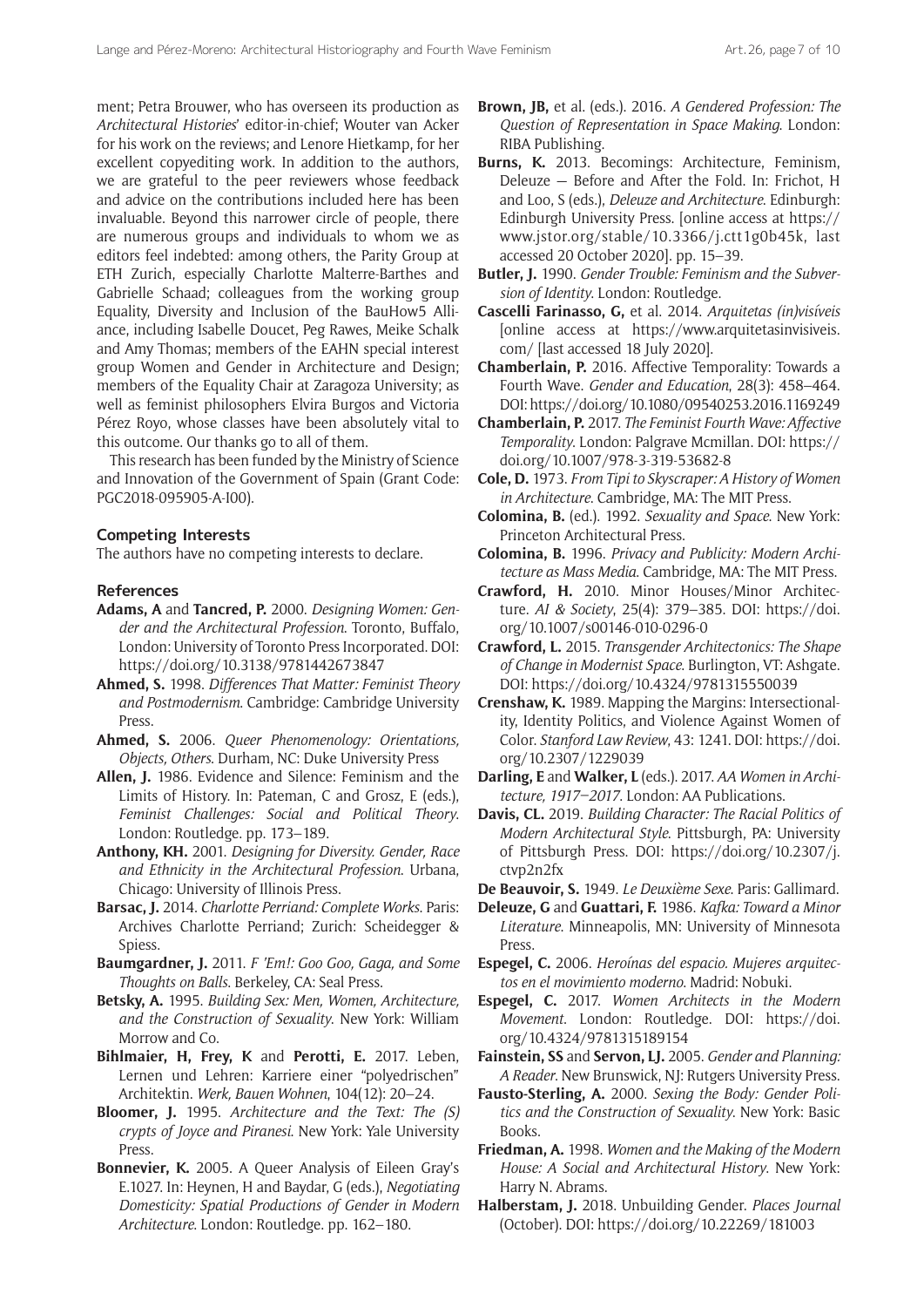- **Hall, J.** 2019. *Breaking Ground: Architecture by Women*. London: Phaidon.
- **Hall, J.** 2020. Born Digital: Locating the Work of Women Architects Online. In: *Parity Talks V: Actions and Accountability*, ETH Zurich on 7 October 2020 [conference paper]. [online access at [https://arch.ethz.ch/](https://arch.ethz.ch/parity-diversity/Parity-Talks/pt51.html) [parity-diversity/Parity-Talks/pt51.html\]](https://arch.ethz.ch/parity-diversity/Parity-Talks/pt51.html).
- **Hamraie, A.** 2017. *Building Access: Universal Design and the Politics of Disability*. Minneapolis, MN: University of Minnesota Press. DOI: [https://doi.org/10.5749/](https://doi.org/10.5749/minnesota/9781517901639.001.0001) [minnesota/9781517901639.001.0001](https://doi.org/10.5749/minnesota/9781517901639.001.0001)
- **Harris, H** and **Froud, D.** 2015. *Radical Pedagogies: Architectural Education and the British Tradition*. London: RIBA Publishing.
- **Hartman, SV.** 2019. *Wayward Lives, Beautiful Experiments: Intimate Histories of Social Upheaval*. New York: WW. Norton.
- **Hayden, D.** 1980. What Would a Non-Sexist City Be Like? Speculations on Housing, Urban Design, and Human Work. *Journal of Women in Culture and Society*, 5: 170–187. DOI:<https://doi.org/10.1086/495718>
- **Hayden, D.** 1981. *The Grand Domestic Revolution*. Cambridge, MA: The MIT Press.
- **Heynen, H.** 2019. *Sibyl Moholy-Nagy: Architecture, Modernism and Its Discontents*. London, New York: Bloomsbury.
- **Heynen, H** and **Baydar, G.** 2005. *Negotiating Domesticity: Spatial Productions of Gender in Modern Architecture*. London: Routledge. DOI: [https://doi.](https://doi.org/10.4324/9780203479476) [org/10.4324/9780203479476](https://doi.org/10.4324/9780203479476)
- **Hochhäusl, S.** 2019. "Dear Comrade," or Exile in a Communist World: Resistance, Feminism, and Urbanism in Margarete Schütte-Lihotzky's Work in China, 1934/1956. *ABE Journal*, 16. DOI: [https://doi.](https://doi.org/10.4000/abe.7169) [org/10.4000/abe.7169](https://doi.org/10.4000/abe.7169)
- **Hunter, K.** 2017. Silence in Noisy Archives: Reflections on Judith Allen's "Evidence and Silence – Feminism and the Limits of History" (1986) in the Era of Mass Digitisation. *Australian Feminist Studies*, 32(91–92): 202–212. DOI:<https://doi.org/10.1080/08164649.2017.1357009>
- **Jacobs, J.** 1961. *Death and Life of Great American Cities*. New York: Random House.
- **Lorde, A.** 1984. *Sister Outsider*. Berkeley: Ten Speed Press.
- **Marinucci, M.** 2016. *Feminism Is Queer: The Intimate Connection between Queer and Feminist Theory*. 2nd ed. London: Zed.
- **Mark, L.** 2014. Results of the AJ Women in Architecture Survey Revealed. *The Architects' Journal*, Jan 10.
- **Martin, B** and **Sparke, P.** 2003. *Women's Places: Architecture and Design 1860–1960*. London: Routledge. DOI: <https://doi.org/10.4324/9780203402016>
- **McLeod, M** and **Rosner, V.** 2014. *Pioneer Women of American Architecture*. [https://pioneeringwomen.](https://pioneeringwomen.bwaf.org/) [bwaf.org/](https://pioneeringwomen.bwaf.org/) [last accessed 18 July 2020].
- **McQuaid, M.** 1996. *Lilly Reich, Designer and Architect*. New York: The Museum of Modern Art.
- **Merrett, A.** 2020. The Professional Is Political: The Women's Movement in American Architecture, 1971–1985. Unpublished thesis (PhD), Columbia University.
- **Moisset, I,** et al. 2015. *Un dia una arquitecta*. First season: <https://undiaunaarquitecta.wordpress.com/> [last accessed 18 July 2020]. Second season: [https://](https://undiaunaarquitecta2.wordpress.com/) [undiaunaarquitecta2.wordpress.com/](https://undiaunaarquitecta2.wordpress.com/) [last accessed 4 August 2020]. Third season: [https://undiaunaarqui](https://undiaunaarquitecta3.wordpress.com/)[tecta3.wordpress.com/](https://undiaunaarquitecta3.wordpress.com/) [last accessed 4 August 2020]. Fourth season: [https://undiaunaarquitecta4.word](https://undiaunaarquitecta4.wordpress.com/)[press.com/](https://undiaunaarquitecta4.wordpress.com/) [last accessed 4 August 2020].
- **Moser, C.** 1993. *Gender Planning and Development: Theory, Practice and Training*. London: Routledge.
- **Muñoz, JE.** 2009. *Cruising Utopia: The Then and There of Queer Futurity*. New York: New York University Press.
- **Munro, E.** 2013. Feminism: A Fourth Wave? Political Insight. *Political Studies Association of the United Kingdom*, 4(2): 22–25. DOI:<https://doi.org/10.1111/2041-9066.12021>
- **Ockman, J.** 1990. Reinventing Jefim Golyscheff: Lives of a Minor Modernist. *Assemblage*, 11(April): 71–106. [online access at [https://www.jstor.org/sta](https://www.jstor.org/stable/3171137)[ble/3171137\]](https://www.jstor.org/stable/3171137). DOI:<https://doi.org/10.2307/3171137>
- **Ockman, J.** 1997. Toward a Theory of Normative Architecture. In: Berke, H (ed.), *Architecture of the Everyday*. New York: Princeton Architectural Press. pp. 122–152.
- **Otto, E.** 2019. *Haunted Bauhaus: Occult Spirituality, Gender Fluidity, Queer Identities, and Radical Politics*. Cambridge, MA: The MIT Press.
- **Park, SY.** 2018. *Ideals of the Body: Architecture, Urbanism, and Hygiene in Postrevolutionary Paris*. Pittsburgh, PA: University of Pittsburgh Press. DOI: [https://doi.](https://doi.org/10.2307/j.ctv1nthfq) [org/10.2307/j.ctv1nthfq](https://doi.org/10.2307/j.ctv1nthfq)
- **Parlour.** 2018. *Parlour: Women, Equity, Architecture*. <https://archiparlour.org/>[last accessed 18 July 2020].
- **Pateman, C.** 1988. *The Sexual Contract*. Cambridge: Polity **Press**
- **Pateman, C.** 1989. *The Disorder of Women: Democracy, Feminism and Political Theory*. Cambridge: Polity Press.
- **Pedrosa, PS.** 2020. *Women Architects in Portugal: Building Visibility 1942–1986*. [https://warch.iscsp.ulisboa.](https://warch.iscsp.ulisboa.pt/en/home/) [pt/en/home/](https://warch.iscsp.ulisboa.pt/en/home/) [last accessed 13 November 2020].
- **Pepchinski, M,** et al. (eds.). 2017. *Frau Architekt: Seit mehr als 100 Jahren: Frauen im Architektenberuf*. Tübingen: Wasmuth.
- **Pepchinski, M** and **Simon, M.** (eds.). 2017. *Ideological Equals: Women Architects in Socialist Europe 1945–1989*. London: Routledge. DOI: [https://doi.](https://doi.org/10.4324/9781315587776) [org/10.4324/9781315587776](https://doi.org/10.4324/9781315587776)
- **Pérez-Moreno, LC.** 2020. *Women in Spanish Architecture (Post)Modern Architecture Culture 1965–2000*. [http://](http://muwo.unizar.es/) [muwo.unizar.es/](http://muwo.unizar.es/) [last accessed 13 November 2020].
- **Pérez-Moreno, LC** and **Pedrosa, PS.** 2020. Women Architects on the Road to an Egalitarian Profession: The Portuguese and Spanish Cases. [Editorial to the Special Issue: Becoming a Gender Equity Democracy: Women and Architecture Practice in Spain and Portugal.] *Arts*, 9(1): 40. DOI:<https://doi.org/10.3390/arts9010040>
- **Pollock, G.** 1988. Modernity and the Spaces of Femininity. In: *Vision and Difference. Feminism, Femininity and the Histories of Art*. London: Routledge.
- **Preciado, PB.** 2018. The Architecture of Sex: Three Case Studies beyond the Panopticon. *The Funambulist*, 19 (supplement).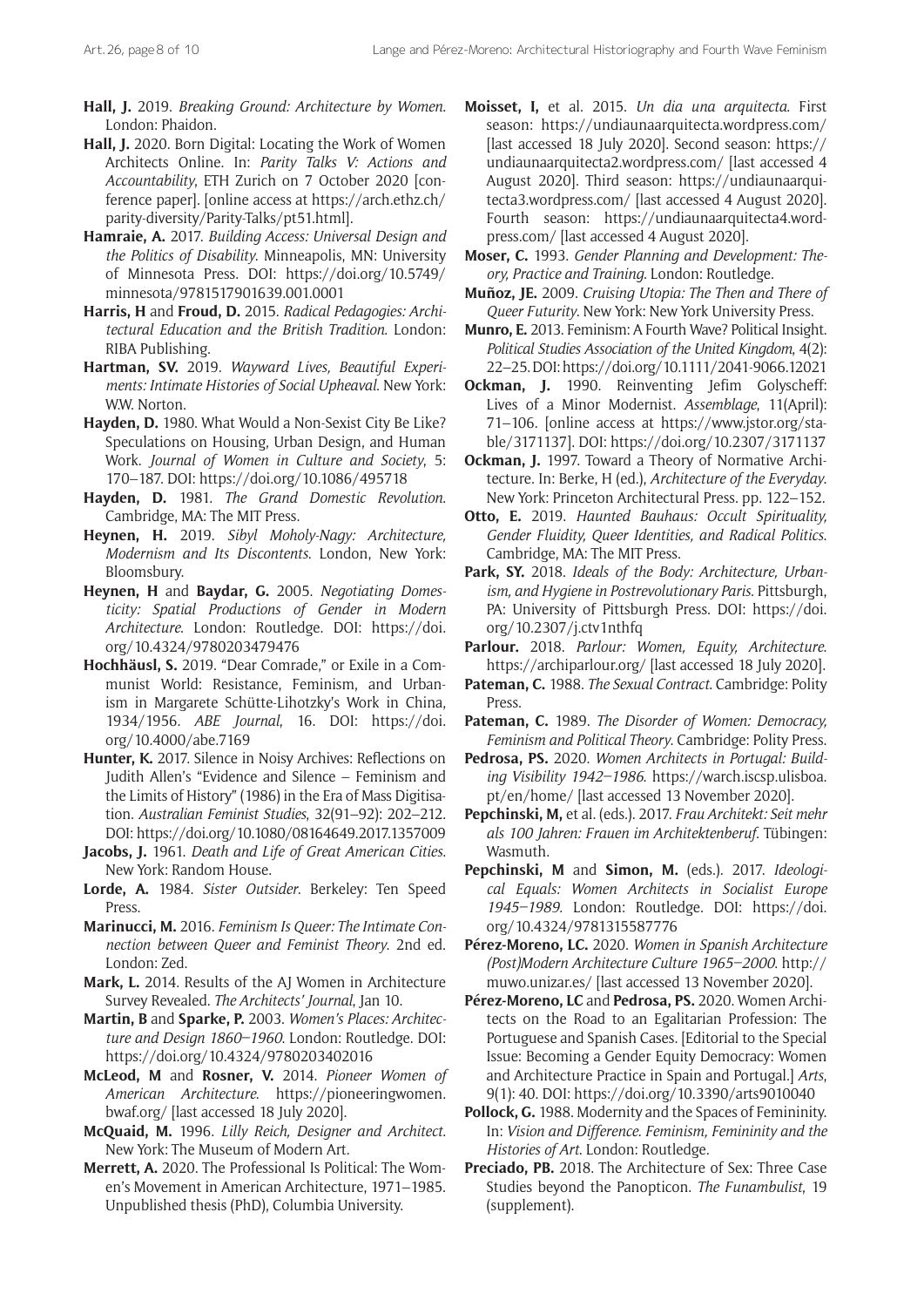- **Radical Pedagogies.** 2015. *Radical Pedagogies*. [https://](https://radical-pedagogies.com/about-contact/) [radical-pedagogies.com/about-contact/](https://radical-pedagogies.com/about-contact/) [last accessed 13 November 2020].
- **Radicalesbians.** 1970. *The Women Identified Woman*. Know, Inc. 1 May [online access at [https://repository.](https://repository.duke.edu/dc/wlmpc/wlmms01011) [duke.edu/dc/wlmpc/wlmms01011\]](https://repository.duke.edu/dc/wlmpc/wlmms01011).
- **Reed, C.** 1996. Imminent Domain: Queer Space in the Built Environment. *Art Journal*, 55(4): 64–70. DOI: <https://doi.org/10.1080/00043249.1996.10791788>
- **Rendell, J.** 2012. Tendencies and Trajectories: Feminist Approaches in Architecture. In: Greig Chrysler, G, Cairns, S and Heynen, H (eds.), *The Sage Handbook of Architectural Theory*. London: Sage. pp. 85–106. DOI: <https://doi.org/10.4135/9781446201756.n6>
- **Rendell, J.** 2018. Only Resist: A Feminist Approach to Critical Spatial Practice. *Architectural Review*, 19 February [online access at [https://www.architectural-review.](https://www.architectural-review.com/essays/only-resist-a-feminist-approach-to-critical-spatial-practice) [com/essays/only-resist-a-feminist-approach-to-criti](https://www.architectural-review.com/essays/only-resist-a-feminist-approach-to-critical-spatial-practice)[cal-spatial-practice\]](https://www.architectural-review.com/essays/only-resist-a-feminist-approach-to-critical-spatial-practice).
- **Rivers, N.** 2017. *Postfeminism(s) and the Arrival of the Fourth Wave: Turning Tides*. Cham: Palgrave Macmillan. DOI: [https://doi.org/10.1007/978-3-319-](https://doi.org/10.1007/978-3-319-59812-3) [59812-3](https://doi.org/10.1007/978-3-319-59812-3)
- **Robbins, M.** (ed.). 1994. House Rules. *Assemblage*, 24 [online access at <https://www.jstor.org/stable/i358764>].
- **Robbins, M.** (ed.). 2018. Architexx Commitment to the Future. *Arhitexx*. <https://www.architexx.org/> [last accessed 13 November 2020].
- **Rubin, G. S.** 1984. Thinking Sex: Notes for a Radical Theory of the Politics of Sexuality. In: Vance, C (ed.), *Pleasure and Danger*. London: Routledge & Kegan Paul.
- **Sánchez de Madariaga, I** and **Roberts, M.** (eds.). 2013. *Fair Shared Cities: The Impact of Gender Planning in Europe*. London: Routledge.
- **Sanders, J.** 1996. *Stud: Architectures of Masculinity*. New York: Princeton Architectural Press.
- **Scott, J.** 1986. Gender: A Useful Cateory of Historical Analysis. *The American Historial Review*, 91(5): 1053–1075. DOI: <https://doi.org/10.2307/1864376>
- **Sedgwick, EK.** 1990. *Epistemology of the Closet*. Berkeley: University of California Press.
- **Shiva, N** and **Nosrat Kharazmi, Z.** 2019. The Fourth Wave of Feminism and the Lack of Social Realism in Cyberspace. *Journal of Cyberspace Studies*, 3(2): 129– 146. DOI:<https://doi.org/10.22059/jcss.2019.72456>
- **Siddiqi, AI** and **Lee, R.** 2019. On Margins: Feminist Architectural Histories of Migration. *ABE Journal,* 16. DOI:<https://doi.org/10.4000/abe.7126>
- **Sparke, P.** 1995. *As Long as It's Pink: The Sexual Politics of Taste*. London: Pandora.
- **Spivak, G.** 1993. *Outside in the Teaching Machine*. London: Routledge.
- **Spivak, G.** 1996. Subaltern Studies: Deconstructing Historiography. In: Landry, D and Maclean, G (eds.), *The Spivak Reader: Selected Works of Gayati Chakravorty Spivak*. London: Routledge. pp. 203–236.
- **Stead, N.** (ed.). 2014. *Women, Practice, Architecture: 'Resigned Accommodation' and 'Usurpatory practice'*. London: Routledge.
- **Stoner, J.** 2012. *Toward a Minor Architecture*. Cambridge, MA: The MIT Press. DOI: [https://doi.org/10.7551/mit](https://doi.org/10.7551/mitpress/9304.001.0001)[press/9304.001.0001](https://doi.org/10.7551/mitpress/9304.001.0001)
- **Sugg Ryan, D.** 2018. *Ideal Homes, 1918–39: Domestic Design and Suburban Modernism*. Manchester: Manchester University Press.
- **Tauke, B, Smith, KH** and **Davis, CL.** 2016. *Diversity and Design: Understanding Hidden Consequences*. London: Routledge. DOI: [https://doi.](https://doi.org/10.4324/9781315775791) [org/10.4324/9781315775791](https://doi.org/10.4324/9781315775791)
- **Tether, B.** 2020. AJ100 2020: Women Are Gaining Ground in the Profession, But Not BAME Architects. *The Architects' Journal*, 3 June.
- **Textbook Women.** 2019. *Roundtable discussion at Parity Talks IV: Making 'Excellence' Work*, ETH Zurich, 8 March. [online access at [https://arch.ethz.ch/parity](https://arch.ethz.ch/parity-diversity/Parity-Talks/pt4.html)[diversity/Parity-Talks/pt4.html](https://arch.ethz.ch/parity-diversity/Parity-Talks/pt4.html)].
- **Torre, S.** 1977. *Women in American Architecture: A Historic and Contemporary Perspective*. New York: Whitney.
- **Urbach, H.** 1996. Closets, Clothes, disClosure. *Assemblage*, 30: 62–73. DOI: <https://doi.org/10.2307/3171458>
- **Vedrenne, E.** 2005. *Charlotte Perriand*. New York: Assouline.
- **Walker, L.** 1984. *Women Architects: Their Work*. London: Sorella.
- **Walker, L.** 1989. Women in Architecture. In: Attfield, J, and Kirkham, P (eds.), *A View from the Interior*. Urbana: University of Illinois Press. pp. 90–105.
- **Weisman, LK.** 1992. *Discrimination by Design: A Feminist Critique of the Man-Made Environment*. Urbana: University of Illinois Press.
- **Willis, J.** 1998. Invisible Contributions: The Problem of History and Women Architects. Architec*tural Theory Review*, 3(2): 57–68. DOI: [https://doi.](https://doi.org/10.1080/13264829809478345) [org/10.1080/13264829809478345](https://doi.org/10.1080/13264829809478345)
- **Willis, J** and **Browyn, H.** 2001. *Women Architects in Australia, 1900–1950*. Melbourne: Royal Australian Institute of Architects.
- **Wittig, M.** 1980. La pensé straight: Questions Féministes. *Nouvelles Questions*, 7(February): 45–53. [online access at<https://www.jstor.org/stable/40619186>].
- **Wright, G.** 1977. On the Fringe of the Profession: Women in American Architecture. In: Kostof, S (ed.), *The Architect: Chapters in the History of the Profession*. Oxford: Oxford University Press. pp. 280–308.